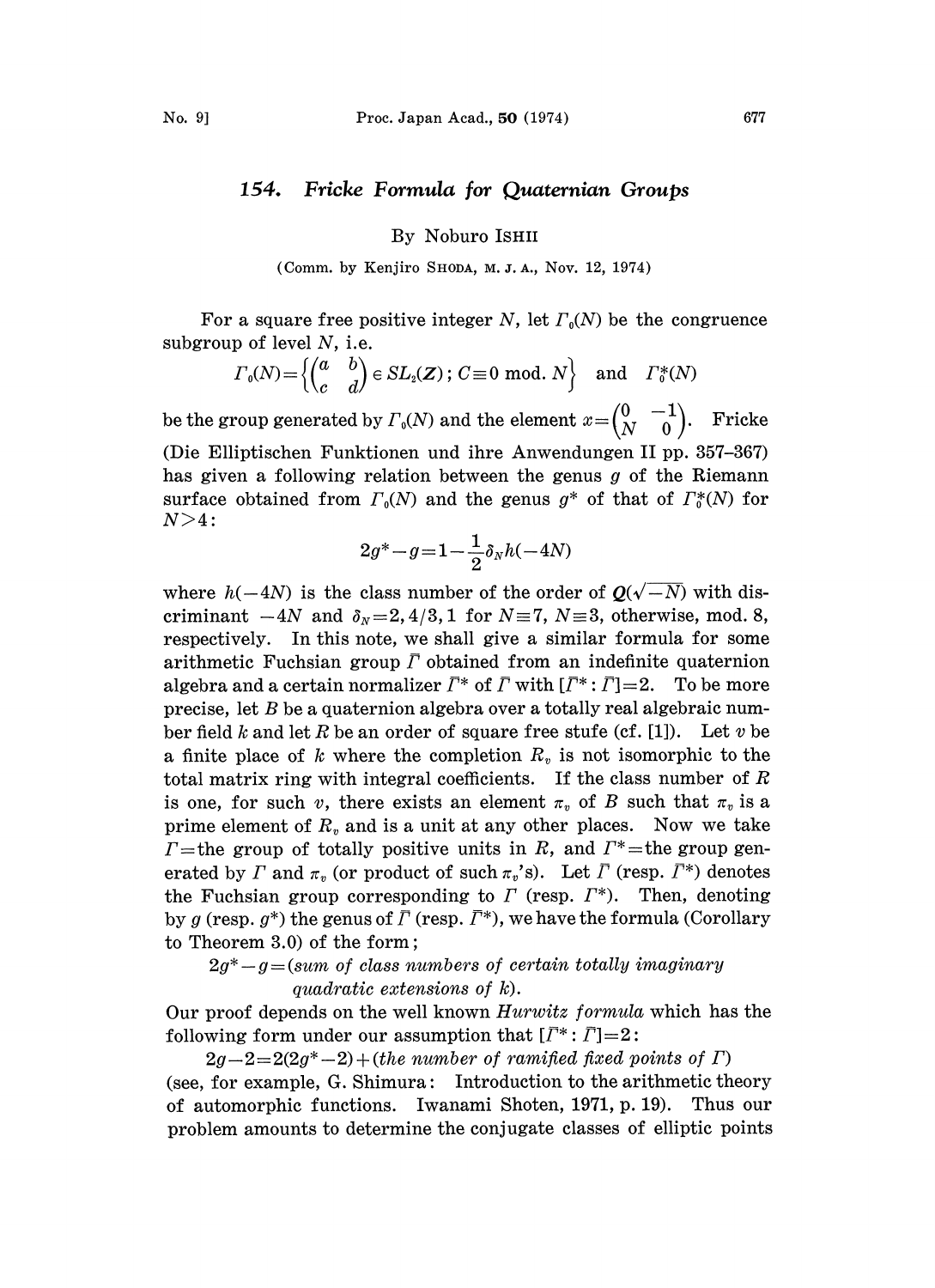of  $\Gamma^*$  which will be carried out in § 2.

It was suggested by several people that an application of the trace formula of Hecke operators also yields our results. In fact, using the ormula of H. Hijikata [2], M. Yamauchi [6] has given a generalization of Fricke formula for  $\Gamma_0(N)$  without assuming N to be square free.

Finally, the author wishes to express his hearty gratitude to Professor K. Doi who suggested the problem to him and Dr. H. Saito who read the first draft of this note and gave valuable suggestions.

1.0. Let k be a totally real algebraic number field, and  $r(k)$  be the ring of integers of k. For any place v of k, let  $k(v)$  denote the completion of k with respect to v. For non-archimedian place v, let  $r(v)$  and  $p(v)$  denote the ring of integers of  $k(v)$  and its maximal ideal. Let  $p<sub>v</sub>$ be the prime ideal of k corresponding to v. Let m be the degree of k over rational number field Q, then k has m archimedian places  $v(1), \dots$ ,  $v(m)$ . Let B be an indefinite quaternion algebra containing k as its center, and *n* be the number of archimedian places of *k* where  $B\otimes k(v)$  is split.  $\{v(1), \dots, v(n)\}$  will be assumed to be all such archimedian places. Let S be the set of all non-archimedian places of  $k$ , where  $B\otimes k(v)$  is ramified. The sum  $m-n$  and  $\sharp(S)$  must be even. ( $\sharp(S)$ ) denote the cardinality of S.) Let S' be the finite set of non-archimedian places, not belonging to  $S$ . Let  $R$  denote the order of square free of type SS', i.e. (i) R is a subring and is a finitely generated  $r(k)$ -module in B such that  $R\otimes k=B$ . (ii) for  $v \in S'$ ,  $R_v=R\otimes r(v)$  is isomorphic to  $rr(v)$  $\begin{pmatrix} r(v) & r(v) \ p(v) & r(v) \end{pmatrix}$ . For every non-archimedian places  $v \in S'$ ,  $R_v$  is maximal in  $B_v = B \otimes k(v)$ . Let N (resp. Tr) be the reduced norm of B (resp. the reduced trace of B). We say that  $a \in B$  is *totally positive*, if  $N(a)$  is totally positive. For any subring L of B, let  $L^{\times}$  denote the unit group of L.  $B^+$  (resp.  $k^+$ ) denotes the subgroup generated by all totally positive elements of  $B$  (resp.  $k$ ).

**1.1.** Put  $\Gamma = R^{\times} \cap B^+$  and  $\overline{\Gamma}$  denotes the canonical image of  $\Gamma$  in  $B^+/k$ . In a usual manner,  $\bar{\Gamma}$  can be considered as a discrete subgroup of the analytic automorphic group of the direct product  $H<sup>n</sup>$  of *n*-copies of complex upper half planes. We shall assume the following two conditions for k:

 $(i)$  All ideals of k are principal.

(1)  $r(k)$  contains an element of any preassigned signature dis-

(ii) tribution, i.e. for any  $I \subset \{1, \dots, m\}$ , there exists  $\varepsilon \in r(k)^\times$ <br>such that  $\varepsilon^{(i)} > 0$  for  $i \in I$  and  $\varepsilon^{(i)} < 0$  for  $i \in I$  (where  $\varepsilon^{(i)}$  denotes the *i*-th conjugate of  $\varepsilon$ ).

By (1), the class number of R is one and every right R-ideal is generated by a totally positive element of  $B$  ([5] p. 174 Lemmas 2.3, 2.4).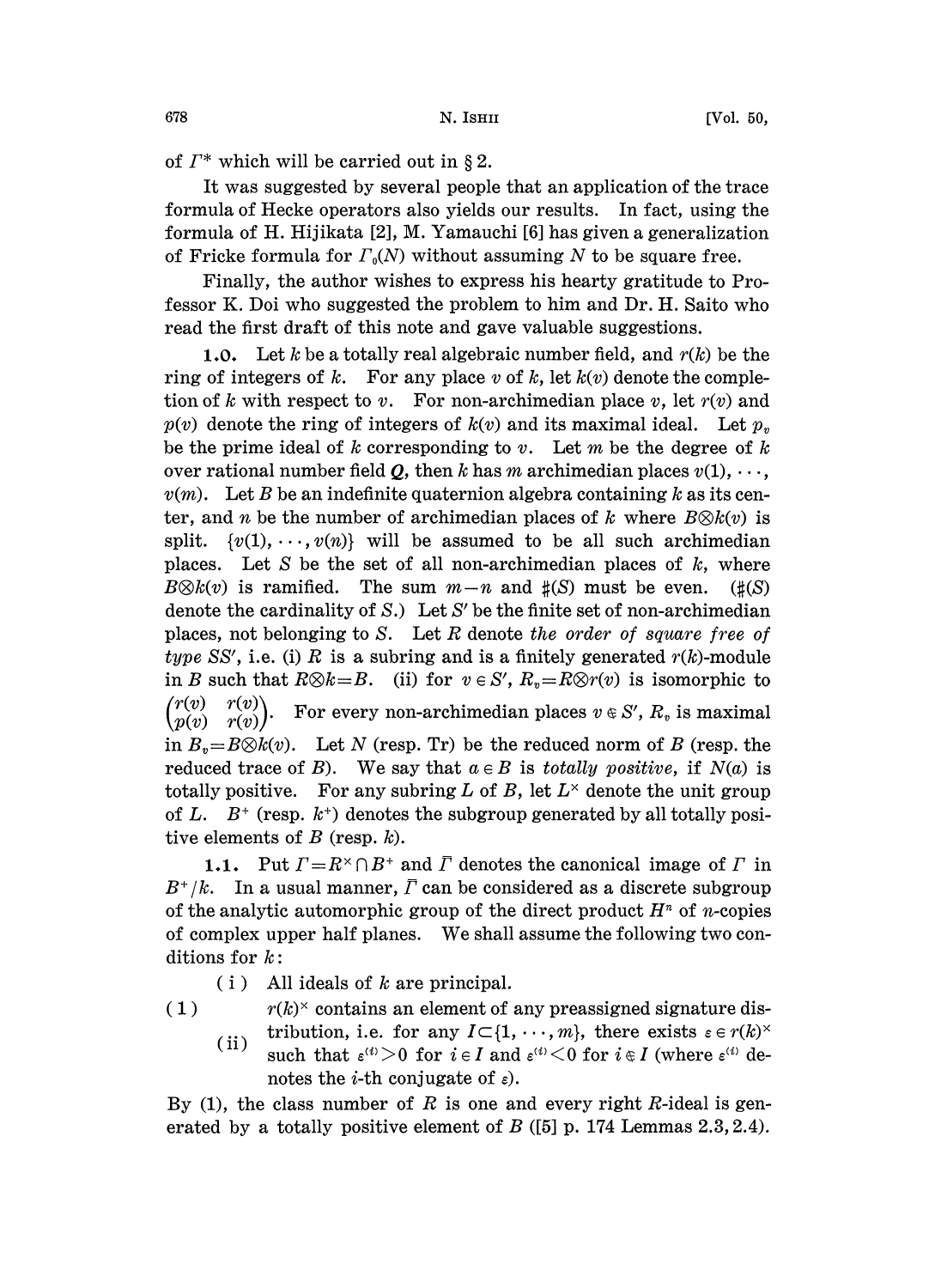For any  $v \in S \cup S'$ , take  $\pi_v$  of  $B^+$ such that  $\pi_v R = R \pi_v$  and  $p_v R = (\pi_v R)^2$ .

For any subset T of  $S \cup S'$ , put  $X_T = \prod_{v \in T} \pi_v$ ,  $x_T = N(X_T)$ . Then  $X=X_T$  is a normalizer of R, i.e.  $XRX^{-1}=R$ . Put  $\Gamma^*$  be the group generated by  $\Gamma$  and  $\Gamma X$ .  $\bar{\Gamma}^*$  denotes the canonical image of  $\Gamma^*$  in  $B^+/k$ . Then  $\bar{\Gamma}$  is a normal subgroup of index 2 of  $\bar{\Gamma}^*$ .

2.0. We say that  $z \in H^n$  is an elliptic point of  $\Gamma^*$  of type A (resp. type B), if (identity transformation on  $H^n$ )  $\pm \bar{\Gamma}^*_{z} = \{ \gamma \in \bar{\Gamma}^* | \gamma(z) = z \} \subset \bar{\Gamma}$ (resp.  $\overline{\Gamma}_z^* \overline{\Gamma} = \overline{\Gamma}^*$ ). Put  $C(z) = {\gamma(z) | \gamma \in \overline{\Gamma}}$  and  $\Theta = {\gamma \in \overline{\Gamma}^* | \gamma \in \overline{\Gamma}}$ , then we can easily establish the following:

- (i) If  $z \in H^n$  is an elliptic point of  $\Gamma$ , then for any  $\gamma \in \Theta$ ,  $\gamma(z)$  is SO.
- ( 2 ) (ii) For  $z, z', \in H^n, \gamma, \gamma' \in \Theta$ , if  $C(z) = C(z')$ , then  $C(\gamma z) = C(\gamma' z')$ .<br>For  $z \in H^n$ , a is an elliptic point of  $\Gamma^*$  of type B, if and on
	- (iii) For  $z \in H^n$ , z is an elliptic point of  $\Gamma^*$  of type B, if and only if there exists  $\gamma \in \Theta$  such that  $C(\gamma z) = C(z)$ .

By (2), the number of  $\Gamma^*$ -equivalent classes of elliptic points of type A equals the half of the number of  $\Gamma$ -equivalent classes of elliptic points of type A. The number of  $\Gamma^*$ -equivalent classes of elliptic points of type B equals the number of  $\Gamma$ -equivalent classes of elliptic points of type B. Let  $\Omega$  be a set of all subrings  $\Omega$  of B with the following properties.

- 1:  $K=k(0)$  is a totally imaginary maximal subfield of B.
- $2: \rho=K\cap R$ .
- 3:  $\Gamma^*(0) = \Gamma^* \cap 0 \neq r(k)^*$ .

Each  $o \in \Omega$  corresponds to an elliptic point of  $\Gamma^*$  uniquely and vice versa. Let  $\Omega_A$  (resp.  $\Omega_B$ ) be a subset of all orders corresponding to all elliptic points of type A (resp. type B). We say that  $\mathfrak{o}, \mathfrak{o}'$  are  $\Gamma$ -equivalent, if there exists  $\varepsilon \in \Gamma$  such that  $\varepsilon \in e^{-1} = 0'$ . We can see easily that each  $\Gamma$ -equivalent class of  $\mathfrak o$  corresponds to the  $\Gamma$ -equivalent class of an elliptic point of  $\Gamma^*$  and vice versa.

**2.1.** Lemma. Let  $o \in \Omega$ , then  $o \in \Omega_B$  if and only if there exists an element X of a such that  $N(X)=x_T=x$  and  $Tr(X)$  is a multiple of x.

Proof. 'only if' part is trivial. We shall prove 'if part'. We claim that XR is a two sided R-ideal. If  $v \in S$ ,  $R_v$  is an unique maximal order of  $B_v$ , hence  $XR_vX^{-1}=R_v$ , i.e.  $XR_v=R_vX$ . If  $v \in S' \cap T$ , we can assume that  $R_v = \begin{pmatrix} r(v) & r(v) \\ p(v) & r(v) \end{pmatrix}$ ,  $X = \begin{pmatrix} a & b \\ c\pi & d \end{pmatrix}$ , where  $a, b, c, d \in r(v)$ and  $\pi$  is a prime element of  $k(v)$ .  $N(X)=a\cdot d-b\cdot c\cdot \pi=\pi\varepsilon$ ,  $\varepsilon\in r(v)^{\times}$ .  $Tr(X) = a + d \in p(v)$ , so that both a and b must be divided by  $\pi$ . Since  $X\begin{pmatrix} 0 & \pi \ 1 & 0 \end{pmatrix}^{-1}, \begin{pmatrix} 0 & \pi \ 1 & 0 \end{pmatrix}^{-1}X\in R_v^\times\text{ and }\begin{pmatrix} 0 & \pi \ 1 & 0 \end{pmatrix}\!\!R_v\!=\!R_v\begin{pmatrix} 0 & \pi \ 1 & 0 \end{pmatrix}\!\! , \;XR_v\!=\!R_vX. \quad \text{For}$ any other non-archimedian place v of k,  $X \in R_n^{\times}$  and  $XR_v = R_vX$ . Thus we have shown  $XR = RX$ . As is well known, all maximal integral two sided ideals of R with norm  $p_v(v \in S \cup S')$  form a basis of the free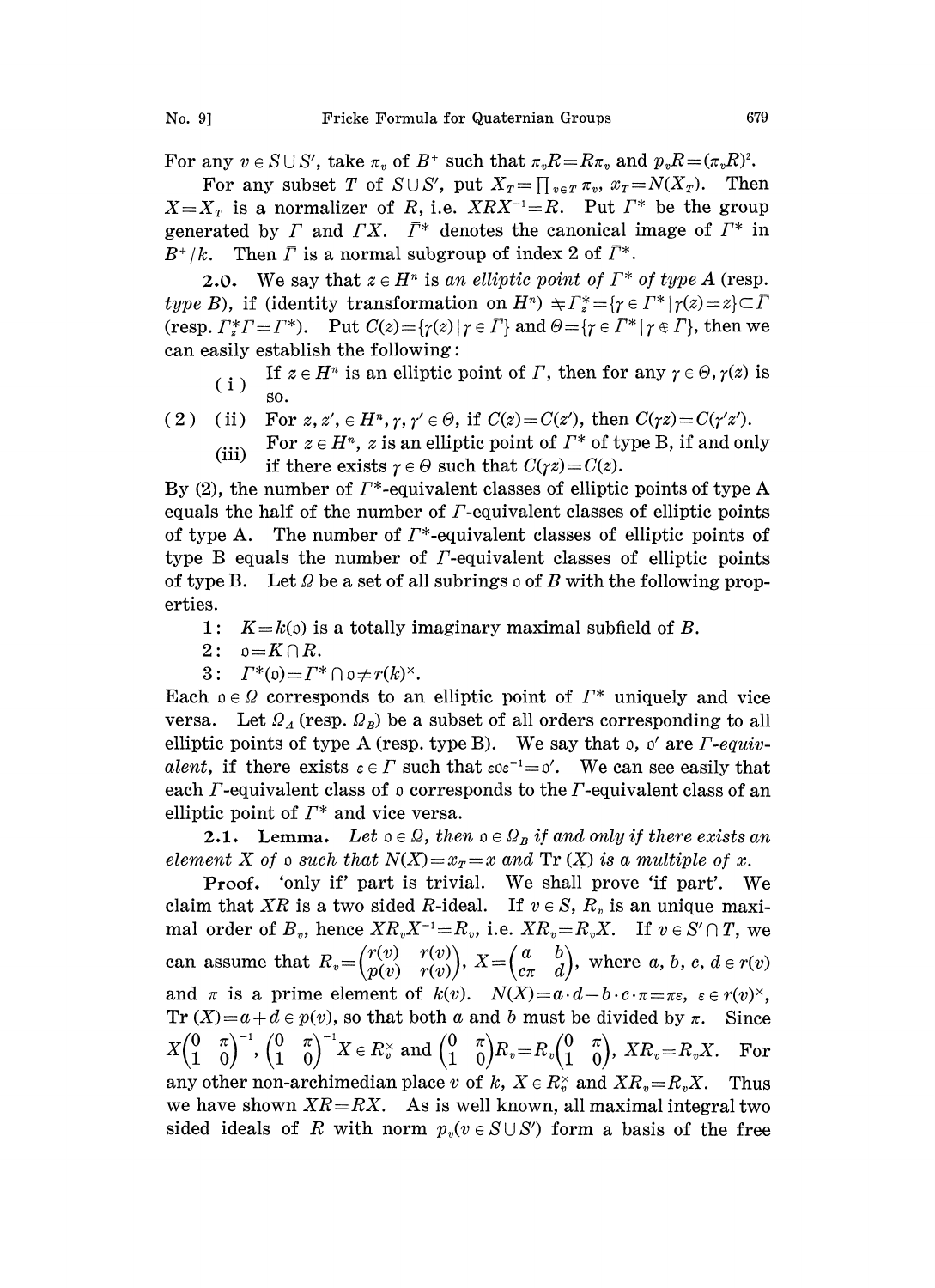abelian group generated by all two sided ideals of R.

So that  $X=(\prod_{v\in T}\pi_v)\epsilon, (\epsilon\in \Gamma)$ . Hence  $\epsilon\in \Omega_B$ . q.e.d. We can see easily that:

(3) the number of the elements of <sup>o</sup> whose norm are x and trace are multiples of x equals  $[I(\mathfrak{o}): r(k)^{\times}],$  where  $\Gamma(\mathfrak{o})=I \cap \mathfrak{o}$ .

2.2. Lemma.  $For \t0 \in \mathcal{Q}_R$ .

- i) The conductor  $\mathfrak{f}(\mathfrak{0})$  of  $\mathfrak{o}$  is prime to x.
- ii)  $p_n (v \in T)$  is ramified at  $K = k(0)$ .

**Proof.** i) Let  $f(0)r(v) = f_r(r(v))$  for any non-archimedian places v of k. Of course  $f_v \in r(v)$ . We have only to show that  $f_v \in r(v)^{\times}$ , for any  $v \in T$ . For  $v \in T \cap S$ , it is trivial. Let  $v \in T \cap S'$  and  $o_0$  be a maximal order of K. Assume  $o_0 = r(v) \oplus wr(v)$ ,  $o = r(v) \oplus f_v wr(v)$ ,  $w = \begin{pmatrix} a & b \\ \pi c & 0 \end{pmatrix}$ where  $a, b, c \in r(v)$ . Take  $X \in \mathfrak{o}$  satisfying the properties of Lemma 2.1 and put  $X = \alpha + \int_{v} \beta w \ (\alpha, \beta \in r(v)).$  Since  $N(X) = \alpha^{2} + \int_{v} \alpha \alpha \beta - \pi \int_{v}^{2} b c \beta^{2} = \pi \varepsilon$ ,  $\epsilon \in r(v)^{\times}$ , if we suppose  $\mathfrak{f}_v \in r(v)^{\times}$ , then  $\alpha$  is divided by  $\pi$ . Hence  $\epsilon$  must be divided by  $\pi$ , which is a contradiction.

ii) Let  $Z^2 - sZ + x = 0$  be a minimal polynomial of X over k. Suppose  $p_n (v \in S' \cap T)$  splits in  $K=k(v)$ , then  $Z^2-sZ+x=0$  must be factorized in  $k(v)[Z]$ . Let  $Z^2 - sZ + x = (Z-\alpha)(Z-\beta)$  in  $k(v)[Z]$ . Then  $\alpha$  $\equiv 0 \mod \pi$ ,  $\beta \in r(v)^{\times}$  or  $\beta \equiv 0 \mod \pi$ ,  $\alpha \in r(v)^{\times}$ . But in either case we have a contradiction, because s is a multiple of  $\pi$ .  $q.e.d.$ 

2.3. Lemma. Let  $R_0$  be a maximal order containing R. Then, for any  $a_0 \in R_0^{\times}$ , there exists  $a \in R^{\times}$  such that  $N(a_0) = N(a)$ .

**Proof.** For  $v \in S'$ , we can assume  $R_{0v} = M_2(r(v))$  and  $R_v = \begin{pmatrix} r(v) & r(v) \\ p(v) & r(v) \end{pmatrix}$ . For  $a_0$ , we can take  $u_v \in R_v^{\times}$  such that  $N(u_v) = N(a_0)$  for  $\begin{pmatrix} r(v) & r(v) \ p(v) & r(v) \end{pmatrix}$ . For  $a_0$ , we can take  $u_v \in R_v^{\times}$  such that  $N(u_v) = N(a_0)$  for any  $v \in S'$ . Since  $R_0$  is dense in  $\prod_{v \in S'} R_{0v}$ , there exists  $b \in R_0$  such that  $b \equiv u_v^{-1}a_v$ , mod.  $p_vR_v$ . Hence  $N(b) \equiv 1 \mod \prod_{v \in S'} p_v$ . By the approximation theory of Eichler, there exists  $\tilde{u} \in R_0$  such that  $N(\tilde{u})=1$  and  $\tilde{u} \equiv b \mod.$  ( $\prod_{v \in S'} P_v R_0$ . Since  $a_0 \cdot \tilde{u}^{-1} \equiv u_v \mod.$   $p(v)R_{ov}$ , we have  $a_0\tilde{u}$  $\in R_v$  for every  $v \in S'$ . Put  $a=a_0\tilde{u}^{-1}$ .  $q.e.d.$ 

From Lemma 2.3, we know that  $N(R^{\times})=N(R_0^{\times})=\{\varepsilon \in r(k) \}$ <br> $\Box_m$   $\alpha(\varepsilon)$  (14 p  $\varepsilon(7)$  Then by (1)  $\Box_n \times \Box_n = 2^n$ mod  $\prod_{i=n+1}^{m} v(i)$  ([4] p. 67). Then by (1),  $[R^{\times}; T]=2^{n}$ .

2.4. Let  $K \subset B$  be a totally imaginary quadratic extension of k with maximal order  $o_0$  and relative discriminant  $\delta_{K/k}$  over k, and  $X_0$  be a fixed element of  $\mathfrak{o}_0$ . Put Tr  $(X_0)=s_0$ ,  $N(X_0)=n_0$ . Let  $\mathfrak{a}_0$  be an ideal of  $r(k)$  such that  $(s_0^2-4n_0) = a_0^2 \delta_{K/k}$ . We can determine the form of order of K containing  $X_0$ . Such o has the following form. Take  $a_0 \in r(k)$ and let f be the ideal dividing  $a_0$ , then  $0=r(k)\oplus a_0^{-1}(X_0-a_0)$  (direct sum).  $a_0$  is uniquely determined modulo  $a_0$ , by the couple  $(s_0, n_0)$ . is the conductor of  $\circ$ . In particular  $\circ_0 = r(k) \oplus \circ_0^{-1}(X_0 - a_0)$ . If the couple  $(s_0, n_0)$ is fixed, then  $\mathfrak f$  is uniquely determined by the isomorphism class of  $\rho$ .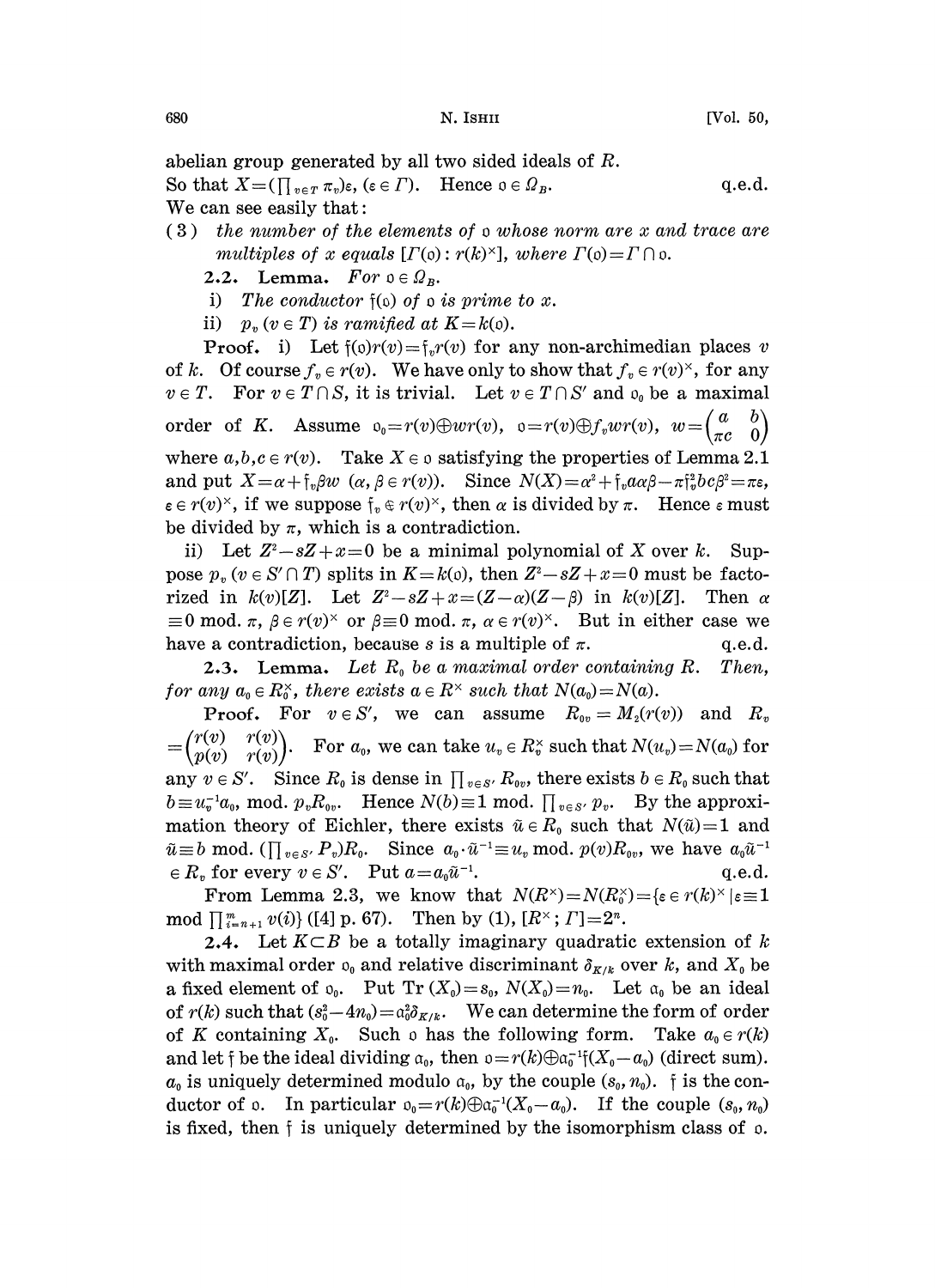Conversely, for any divisor  $\mathfrak f$  of  $\mathfrak a_0$ , there exists one and only one isomorphism class of an order in B which contains the element with trace  $s_0$ , norm  $n_0$ , with the conductor  $\mathfrak{f}$  (see, for example, Prestel pp. 193-195 [3]).

**3.0.** Theorem. The number of  $\Gamma^*$ -equivalent classes among  $\Omega_B$ equals

$$
\mathfrak{B}_n = \sum_{s,\mathfrak{f}} \frac{2^{n-1} h(\mathfrak{o}(s,\mathfrak{f}))}{[\mathfrak{o}(s,\mathfrak{f})^{\times} : r(k)^{\times}]} \prod_{v \in S-T} \left(1 - \left\{\frac{\mathfrak{o}(s,\mathfrak{f})}{p_v}\right\}\right)_{v \in S'-T} \left(1 + \left\{\frac{\mathfrak{o}(s,\mathfrak{f})}{p_v}\right\}\right)
$$

Where:

- s: s runs over all integers of k such that  $s \equiv 0 \mod x$  and  $4x-s^2$  is totally positive.
- $\mathfrak f$ : (for such s)  $\mathfrak f$  runs over all the divisors of the ideal  $\mathfrak a$  defined by  $\alpha^2 \delta_{K(s)/k} = 4x-s^2$  (where  $\delta_{K(s)/k}$  is the discriminant of  $K(s)=k\sqrt{(s^2-4x)}$  over k).
- $o(s, f)$ : the order in  $K(s)$  with conductor f, having an element with trace <sup>s</sup> and norm x.

$$
h(\mathfrak{o}(s, \mathfrak{f})) : \text{ the class number of } \mathfrak{o}(s, \mathfrak{f})
$$
\n
$$
\left\{ \frac{\mathfrak{o}(s, \mathfrak{f})}{p} \right\} = \begin{cases} 1 & \text{if } p \text{ divides } \mathfrak{f}. \\ \left( \frac{K(s)}{p} \right) & \text{the Artin's symbol, otherwise} \end{cases}
$$

Proof. By the same method as Shimizu's pp. 65-68, [4], we can see easily

$$
\mathfrak{B}_n = \sum_{\mathfrak{0} \in \mathfrak{B}_n} \frac{[R^{\times} : I']}{2[\mathfrak{0}^{\times} : I'(\mathfrak{0})]} \prod_{v \in S} \left(1 - \left\{\frac{\mathfrak{0}}{p_v}\right\}\right) \prod_{v \in S'} \left(1 + \left\{\frac{\mathfrak{0}}{p_v}\right\}\right)
$$

where  $\tilde{Q}_B$  denote the set of all subrings satisfying the following conditions (taken up to isomorphisms.)

- i) o is an order in a totally imaginary quadratic extension of  $k$ .
- ii) o is optimally embedding into  $R$ .
- iii) o belongs to  $\Omega_B$ .

In 2.3,  $[R^{\times}; T]=2^n$ . Using (3) in 2.1, we can easily have the theorem from Lemmas 2.1, 2.2 and 2.4.  $q.e.d.$ 

If  $n=1$ , by the Hurwitz formula, we have.

Corollary. Let  $g^*$  (g resp.) be the genus of compact Riemann surface  $\bar{\Gamma}^* \backslash H$  ( $\bar{\Gamma} \backslash H$  resp.), then

$$
2g^*-g\!=\!{\bf 1}\!-\!\frac12\mathfrak{B}_\mathrm{i}.
$$

3.1. By the result of Shimizu [5],  $g$  is given as follows.

$$
\begin{aligned}2g-2=&\frac{D_0^{s/2}\zeta_0(2)}{2^{2m-2}\pi^{2m}}\prod_{v\in S}\left(N(v)-1\right)\prod_{v\in S'}\left(N(v)+1\right)\\&-\sum_{s,\dagger}\frac{h(\mathfrak{o}(s,\mathfrak{f}))}{\left[\mathfrak{o}(s,\mathfrak{f})^\times:\,r(k)^\times\right]}\prod_{v\in S}\left(1-\left\{\frac{\mathfrak{o}(s,\mathfrak{f})}{p_v}\right\}\right)\prod_{v\in S'}\left(1+\left\{\frac{\mathfrak{o}(s,\mathfrak{f})}{p_v}\right\}\right)\\&\times(1-\left[I'(\mathfrak{o}(s,\mathfrak{f})):r(k)^\times\right]^{-1})\end{aligned}
$$

where  $(s, \dagger)$  runs over the pairs satisfying the conditions obtained by